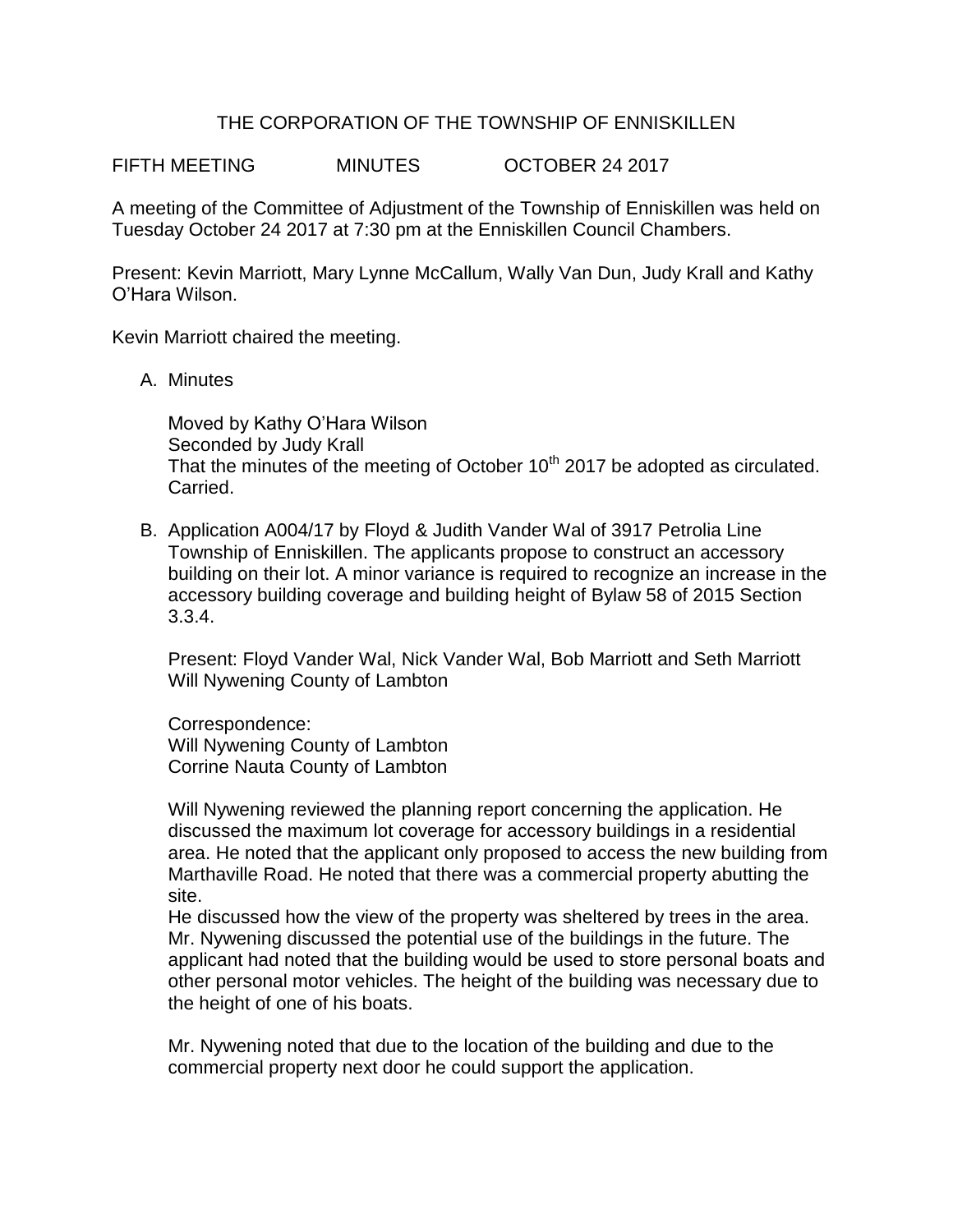Mr. Nywening requested that conditions be applied to the approval positioning access off of Marthaville Road and limiting the width of the access driveway to 25 feet south of the new building.

Bob Marriott questioned whether the building would be used for commercial use or residential use. He noted that his building abutting the property was assessed at commercial tax rates.

Mr. Marriott questioned whether the building could have been built on Nick Vander Wal's property on the north side of Petrolia Line. Nick Vander Wal reported that a minor variance would have been required for that site also.

Floyd Vander Wall noted that he wanted his personal materials to be stored inside the new building.

Kathy O'Hara Wilson questioned the location of the septic system on the property.

Mary Lynne McCallum requested that a site drainage plan be required for the accessory building

Moved by Kathy O'Hara Wilson

Seconded by Judy Krall

That minor variance application A004/17 be approved with conditions, That Section 3.3.4 c) and e) of Bylaw 58 of 2015 be varied to permit an accessory building height of 8.1 meters and a maximum detached accessory coverage of 168 square meters. Carried.

Conditions:

1. That the proposed building be constructed to the dimension, location and design shown in the information submitted as part of the minor variance application. 2. That the applicant obtain an entrance permit from the Township public works department.

3. That the dimensions and location of the gravel or paved yard associated with the building not extend further than the width of the building and not greater than 25 feet south from the building.

4. That the septic area be protected and clearly identified throughout construction. Compaction of this area is not permitted and access should be denied by equipment and the general public at all times.

5. That a site drainage plan be provided to incorporate the new accessory building.